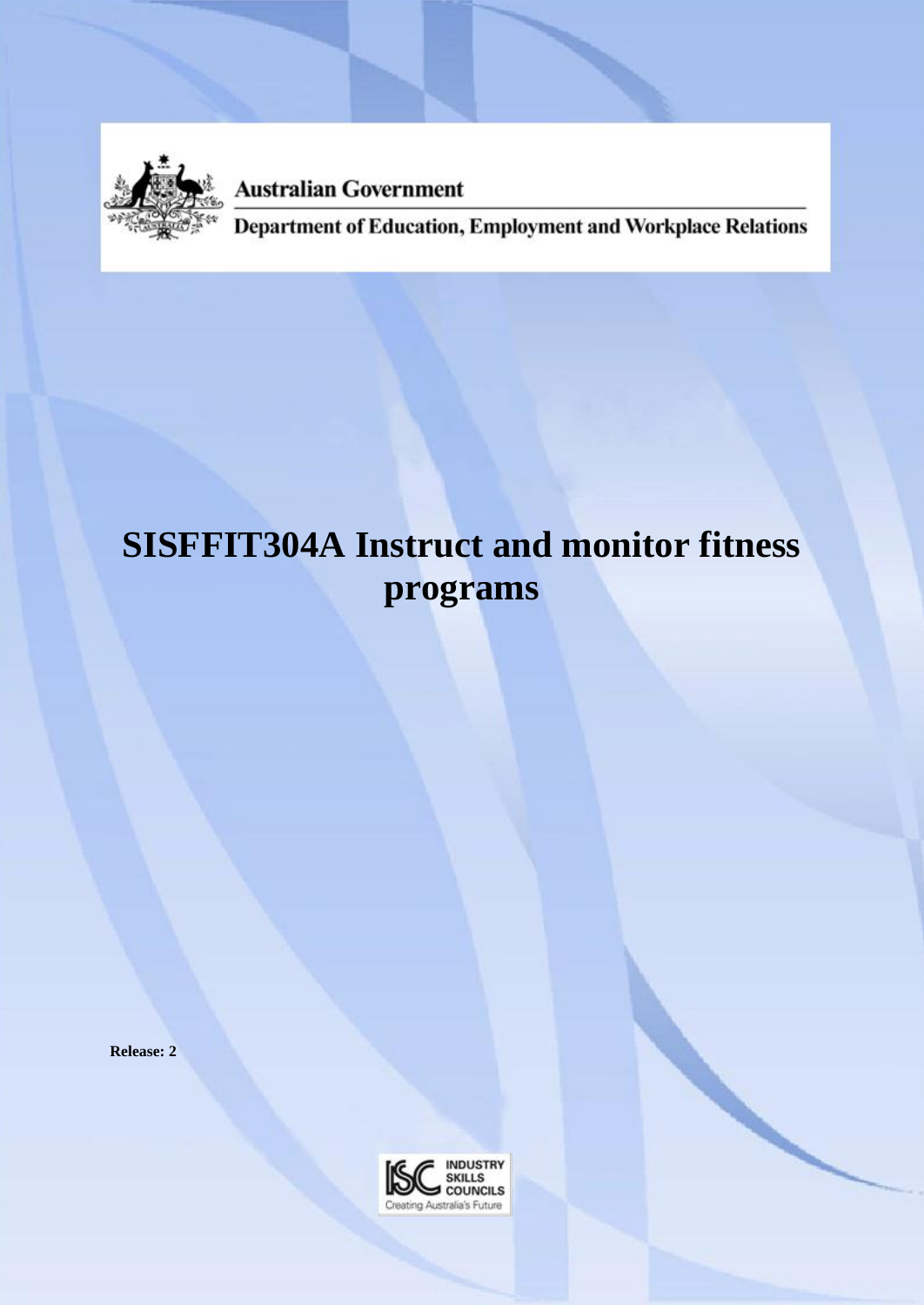### **SISFFIT304A Instruct and monitor fitness programs**

### **Modification History**

Not Applicable

### **Unit Descriptor**

This unit describes the performance outcomes, skills and knowledge required to develop, instruct, supervise and evaluate fitness programs for a range of fitness clients, including older adults and older adolescents.

## **Application of the Unit**

This unit applies to exercise instructors who work in facilities that provide a range of fitness programs and services, such as aqua, group or gym-based to general populations including older clients and older adolescents who present with no major health conditions.

This unit is applicable to those working in fitness venues, gyms or other exercise environments.

### **Licensing/Regulatory Information**

No licensing, regulatory or certification requirements apply to this unit at the time of endorsement.

### **Pre-Requisites**

Nil

### **Employability Skills Information**

This unit contains employability skills.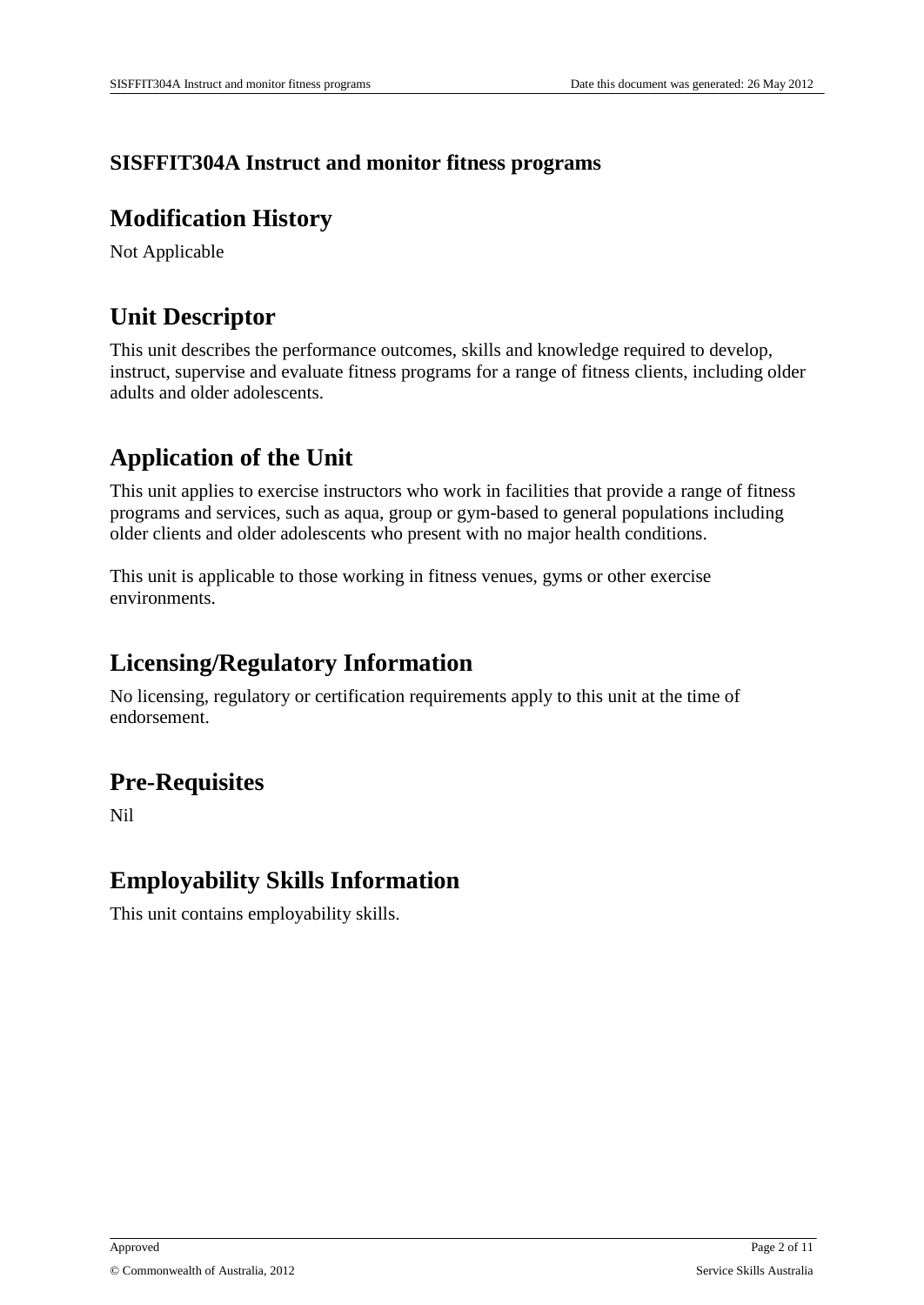### **Elements and Performance Criteria Pre-Content**

### **Elements and Performance Criteria**

#### **ELEMENT PERFORMANCE CRITERIA**

Elements describe the essential outcomes of a unit of competency.

Performance criteria describe the performance needed to demonstrate achievement of the element. Where bold italicised text is used, further information is detailed in the required skills and knowledge section and the range statement. Assessment of performance is to be consistent with the evidence guide.

1. Identify client needs and expectations.

2. Develop an *exercise plan* and design a fitness program for a client.

- 1.1.Clarify the *preferences*, *needs and expectations* of the *client*.
- 1.2.Identify any special requirements according to the client's fitness level and any medical or injury problems.
- 1.3.Identify any *additional factors* that will affect the client's ability to perform in a fitness program.
- 1.4.Recommend client seek *external assistance* where required before proceeding with fitness programming according to organisational policies and procedures.
- 1.5.Identify a range of *exercises* to target specific fitness components.
- 1.6.Develop a balanced client exercise profile to meet identified client needs and limitations.
- 2.1.Identify appropriate *fitness environments* according to client needs, preferences and organisational policies and procedures.
- 2.2.Utilise *principles of fitness program design* to develop a *fitness program* or general activity program, maximising the positive aspects of their environment and personal attributes for long-term adherence to the program and minimise risk of injury.
- 2.3.Incorporate *motivation techniques* to maximise fitness program adherence.
- 2.4.Apply programming guidelines to developing aerobic, strength, endurance and stretching programs relevant to the *client's goals* and fitness and the relative benefits desired from the program.
- 2.5.Provide appropriate safety and adherence recommendations to the client.
- 2.6.Discuss and confirm the *fitness program* with the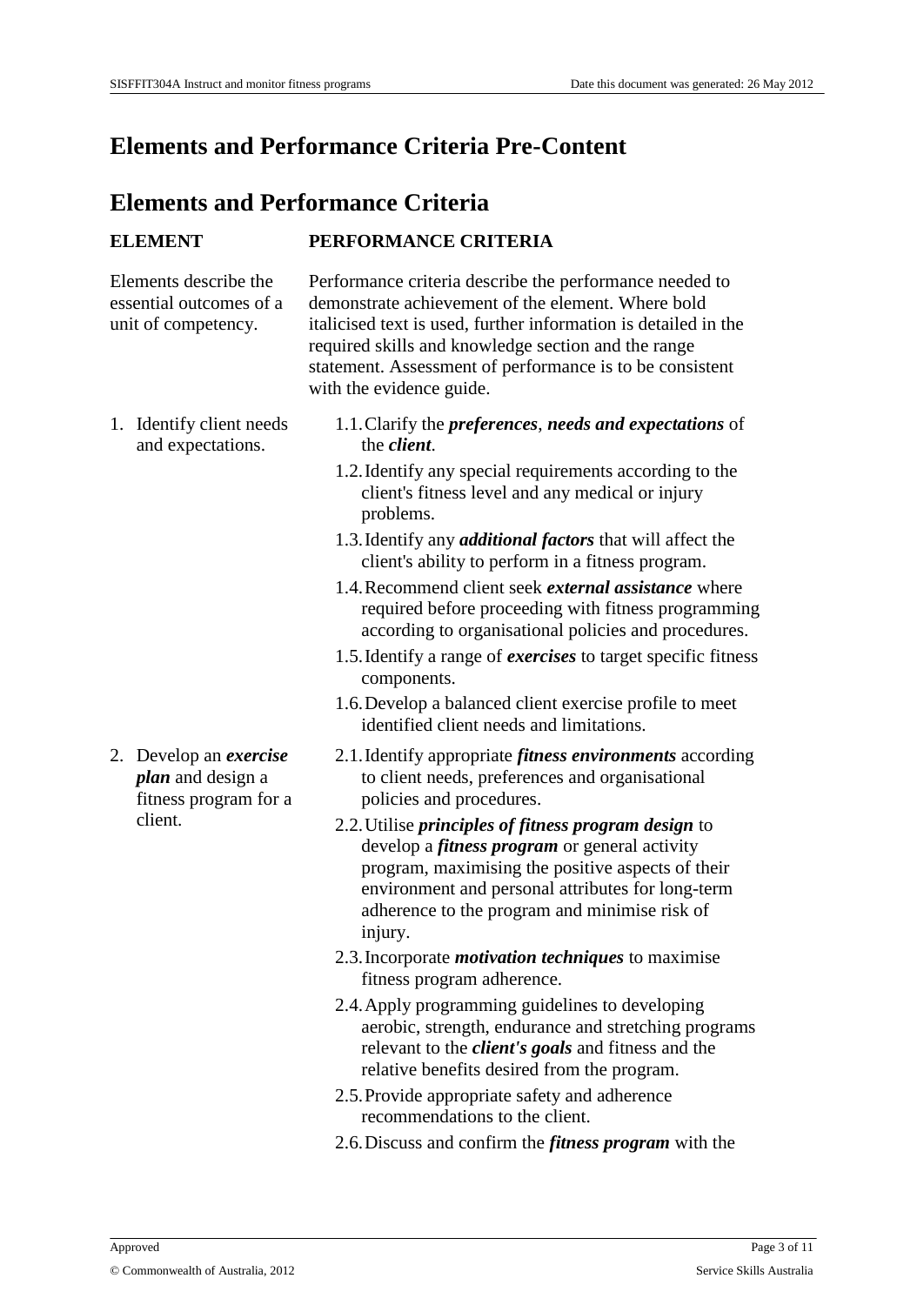| <b>ELEMENT</b>                              | PERFORMANCE CRITERIA                                                                                                                                                            |
|---------------------------------------------|---------------------------------------------------------------------------------------------------------------------------------------------------------------------------------|
|                                             | client and record this information according to<br>organisational policies and procedures.                                                                                      |
|                                             | 2.7. Explain the relative contribution to aerobic and<br>anaerobic fitness of recommended activities to the<br>client.                                                          |
|                                             | 2.8. Use energy, water and other resources effectively<br>when cleaning, preparing and maintaining equipment<br>and activity areas to reduce negative environmental<br>impacts. |
| 3. Motivate clients.                        | 3.1. Apply <i>motivation techniques</i> to help a client<br>identify barriers to adherence and to set effective<br>exercise goals.                                              |
|                                             | 3.2. Use motivational techniques to positively influence<br>the performance of clients during fitness activities.                                                               |
|                                             | 3.3. Use <i>arousal control techniques</i> to improve the<br>performance of clients during fitness activities.                                                                  |
|                                             | 3.4. Provide positive <i>feedback</i> to clients on their progress<br>and any recommended changes.                                                                              |
| 4. Supervise fitness<br>activities.         | 4.1. Provide <i>clear and accurate instruction</i> of exercises<br>to the client.                                                                                               |
|                                             | 4.2. Monitor and address any <i>negative attitudinal</i><br><b>behaviour</b> or <i>personal difficulties</i> exhibited by the<br>client.                                        |
|                                             | 4.3. Monitor and address any incorrect performance of<br>the activities within the fitness program.                                                                             |
|                                             | 4.4. Monitor and adjust motivation techniques to meet<br>client needs.                                                                                                          |
| 5. Review and adapt the<br>client's fitness | 5.1. Evaluate parameters of the fitness level being<br>developed in the program.                                                                                                |
| program.                                    | 5.2. Obtain feedback from clients on their own personal<br>progress and their degree of satisfaction with the<br>program.                                                       |
|                                             | 5.3. Undertake relevant <i>fitness appraisals</i> to monitor a<br>client's fitness development.                                                                                 |
|                                             | 5.4. Provide feedback to the client on their progress and<br>any changes recommended.                                                                                           |
|                                             | 5.5. Record the clients amended or adapted fitness<br>program according to organisational policies and<br>procedures.                                                           |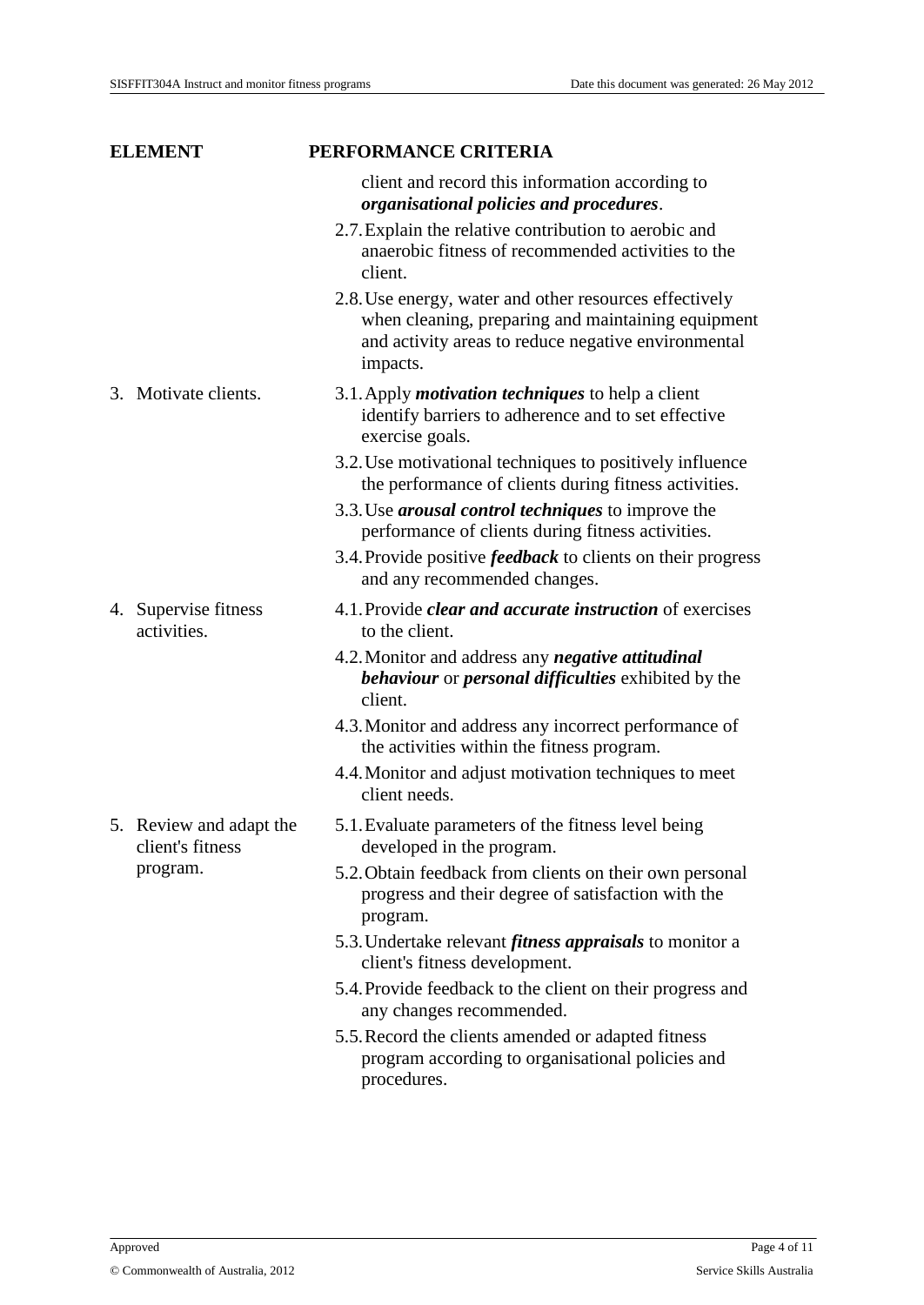### **Required Skills and Knowledge**

This section describes the skills and knowledge required for this unit.

#### **Required skills**

- communication skills to:
	- enable consultation, advice and monitoring of client performance
	- provide clear instruction and constructive feedback to clients
- problem-solving skills to:
	- identify exercises targeted to specific fitness components
	- assess and adjust client performance and exercise technique
- numeracy skills to manage the time of clients and facility schedules
- literacy skills to record and update client information.

#### **Required knowledge**

- principles of fitness program design to enable safe and effective program design
- effects of different exercise components on the major body systems to enable safe and appropriate exercise planning
- motivational techniques to support client adherence to the fitness program
- fitness venue policy and procedures to support safe and effective operations
- methods of monitoring exercise intensity
- anatomical terminology and application to exercise technique.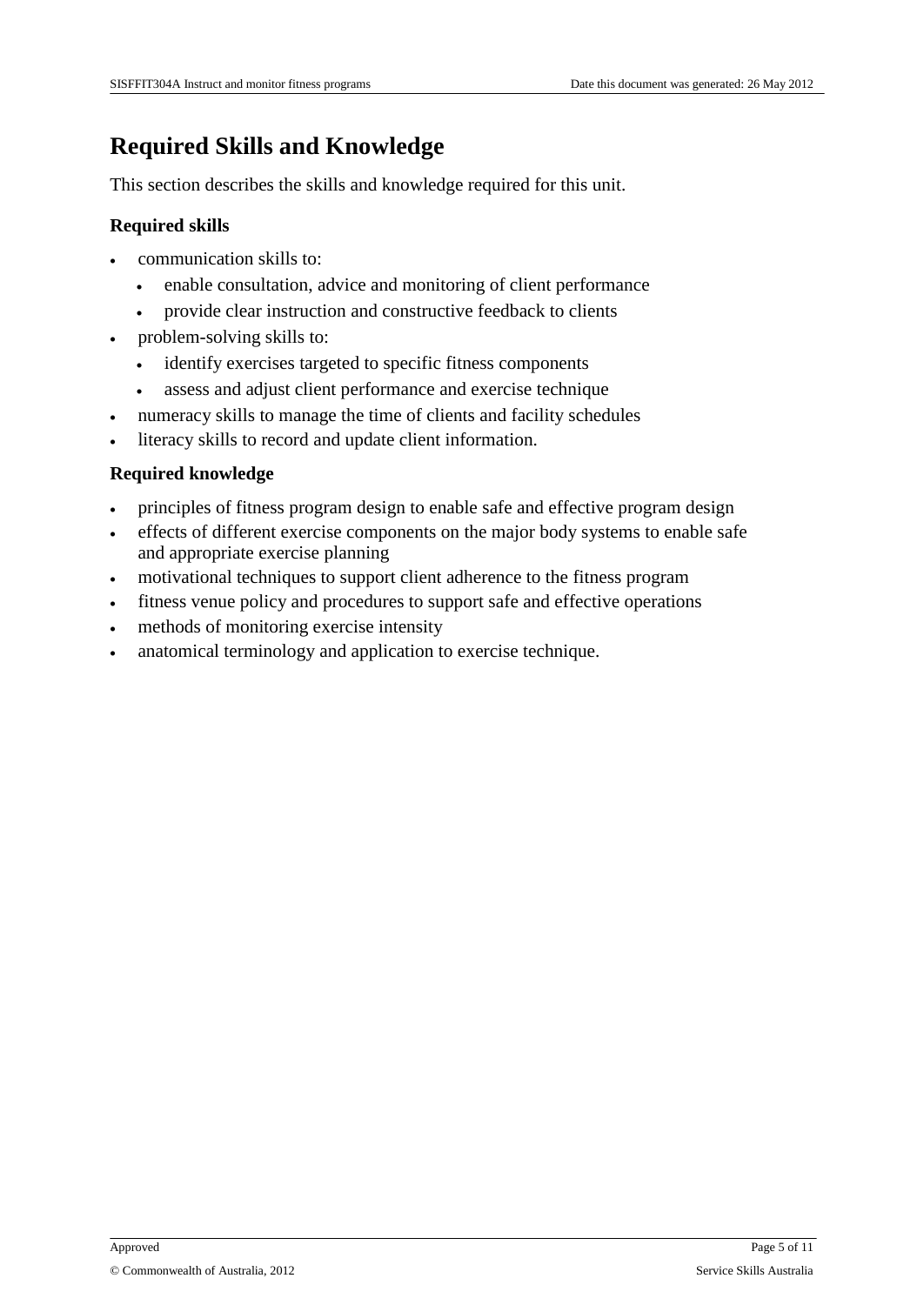### **Evidence Guide**

The evidence guide provides advice on assessment and must be read in conjunction with the performance criteria, required skills and knowledge, range statement and the Assessment Guidelines for the Training Package.

#### **Overview of assessment**

| <b>Critical aspects for assessment and</b>                  | Evidence of the following is essential:                                                                                                                                                                                                                                                                                                                                                                  |
|-------------------------------------------------------------|----------------------------------------------------------------------------------------------------------------------------------------------------------------------------------------------------------------------------------------------------------------------------------------------------------------------------------------------------------------------------------------------------------|
| evidence required to demonstrate<br>competency in this unit | consults with a range of clients including older<br>clients and older adolescents to develop fitness<br>programs specific to individual client needs,<br>expectations and limitations                                                                                                                                                                                                                    |
|                                                             | clearly and safely demonstrates, explains and<br>supervises fitness programs appropriate to local<br>fitness industry and organisation requirements                                                                                                                                                                                                                                                      |
|                                                             | evaluates and adjusts fitness programs in consultation<br>with clients                                                                                                                                                                                                                                                                                                                                   |
|                                                             | monitors and maintains the behaviour of clients<br>٠<br>according to the requirements and expectations of the<br>facility.                                                                                                                                                                                                                                                                               |
| Context of and specific resources for                       | Assessment must ensure:                                                                                                                                                                                                                                                                                                                                                                                  |
| assessment                                                  | demonstration of skills within a facility where a<br>$\bullet$<br>variety of exercise modes and equipment are<br>available, such as a weights gym, pool, exercise to<br>music room and an outdoor environment<br>access to a range of clients with a range of real or<br>٠<br>simulated fitness needs and expectations.                                                                                  |
| <b>Method of assessment</b>                                 | A range of assessment methods should be used to assess<br>practical skills and knowledge. The following examples<br>are appropriate for this unit:                                                                                                                                                                                                                                                       |
|                                                             | observation of consulting with clients to determine<br>their preferences and needs and designing and<br>instructing an appropriate fitness program<br>oral or written questioning to assess knowledge of<br>$\bullet$<br>fitness program principles and their use in developing<br>client specific fitness programs<br>third-party reports from colleagues or supervisors<br>detailing work performance. |
|                                                             | Holistic assessment with other units relevant to the<br>industry sector, workplace and job role is recommended,<br>for example:                                                                                                                                                                                                                                                                          |
|                                                             | SISFFIT301A Provide fitness orientation and health<br>screening.                                                                                                                                                                                                                                                                                                                                         |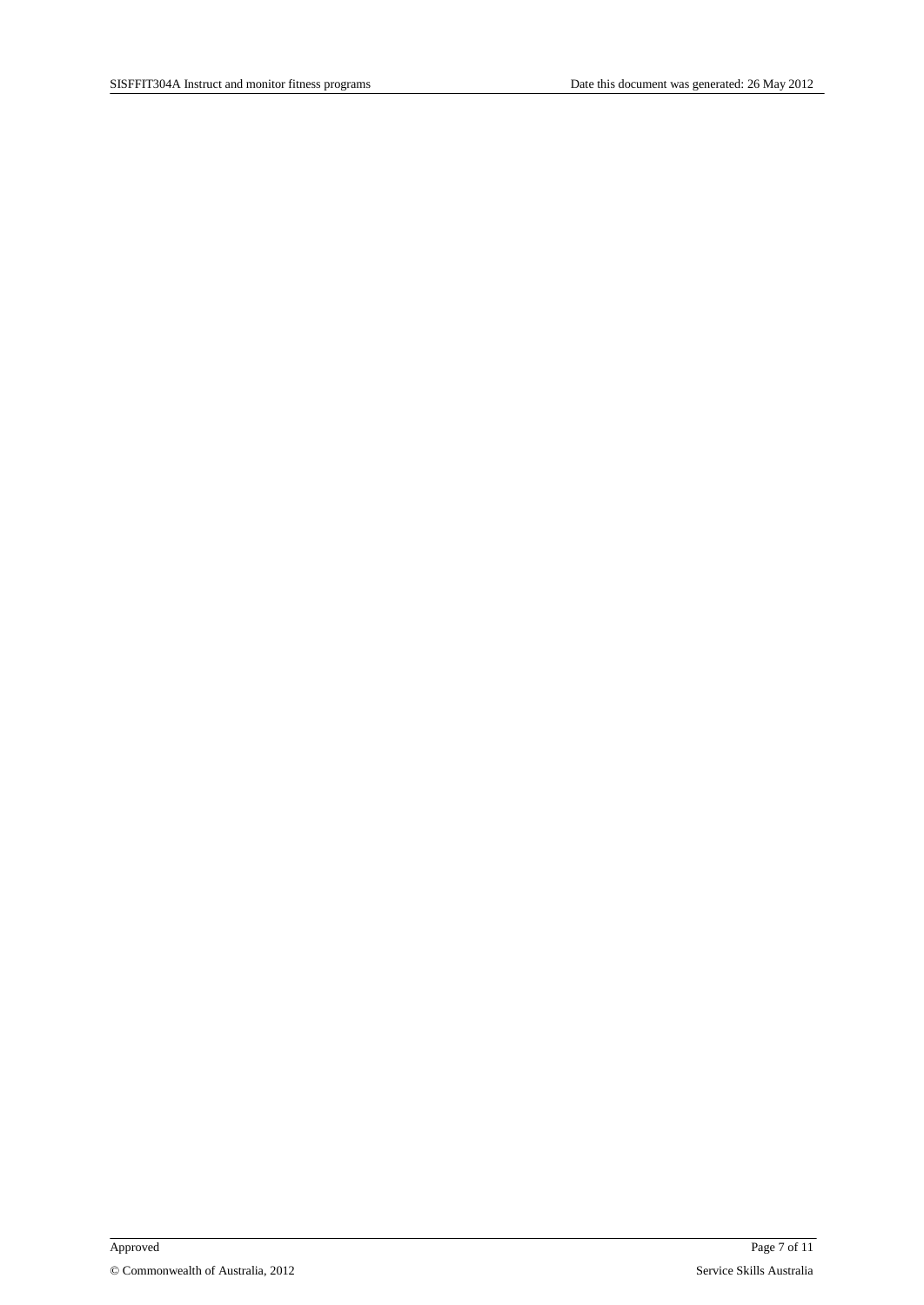### **Range Statement**

The range statement relates to the unit of competency as a whole. It allows for different work environments and situations that may affect performance. Bold italicised wording, if used in the performance criteria, is detailed below. Essential operating conditions that may be present with training and assessment (depending on the work situation, needs of the candidate, accessibility of the item, and local industry and regional contexts) may also be included.

#### *Preferences*, *needs and*

*expectations* may include:

- cultural considerations
- fitness goals
- perceived benefits
- cost
- time availability.

**Client** may include: <br> **pre-natal** 

- 
- post-natal
- menopausal
- experienced or inexperienced
- those aged 50 years and over
- de-conditioned adults
- older adolescents
	- 16 years and over
- active or inactive
- pregnant.

#### Additional factors may include: **•** medical conditions

- prescribed medications
- existing injuries
- current fitness level
- functional limitations
- lifestyle evaluation
- exercise history.
- **Exercise plans** may include: **cardiovascular exercise** 
	- water-based exercise
	- resistance training
	- flexibility
	- circuit training
	- gym training
	- endurance training
	- aerobic fitness
	- group exercise fitness session
	- aqua fitness session
	- spinning
	- gentle exercise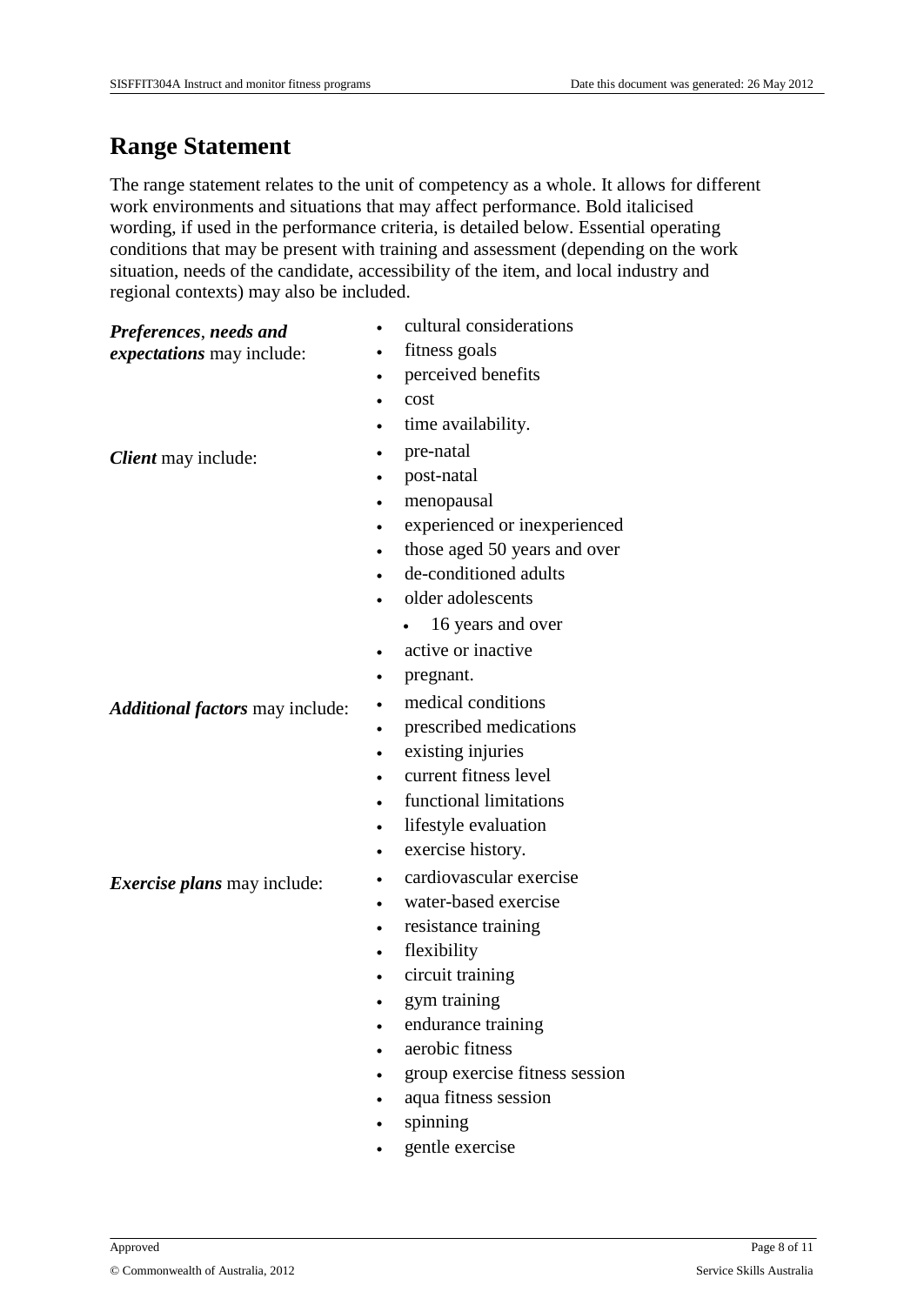• stretching session. *Feedback* may include: <br> exercise purpose and technique appropriate exercise intensity improvements in training and technique fitness activity aims and objectives client satisfaction suitability and safety of facilities and equipment. *Arousal control techniques* may include: anxiety and stress management progressive relaxation. *External assistance* may include: • sports physician sports doctor general practitioner physiotherapist accredited exercise physiologist occupational therapist remedial massage therapist chiropractor osteopath accredited practising dietician podiatrist psychologist aboriginal health worker. **Exercises** may include: <br> circuit training gym training repetitions. *Fitness environments* may include: indoor outdoor. *Motivational techniques* may include: arousal control techniques anxiety management progressive relaxation stress management arousal theories • drive theory inverted 'u' zone of optimal function.

- Occupational Health and Safety
- records management
- medical clearance
- client age requirements

*Organisational policies and procedures* may include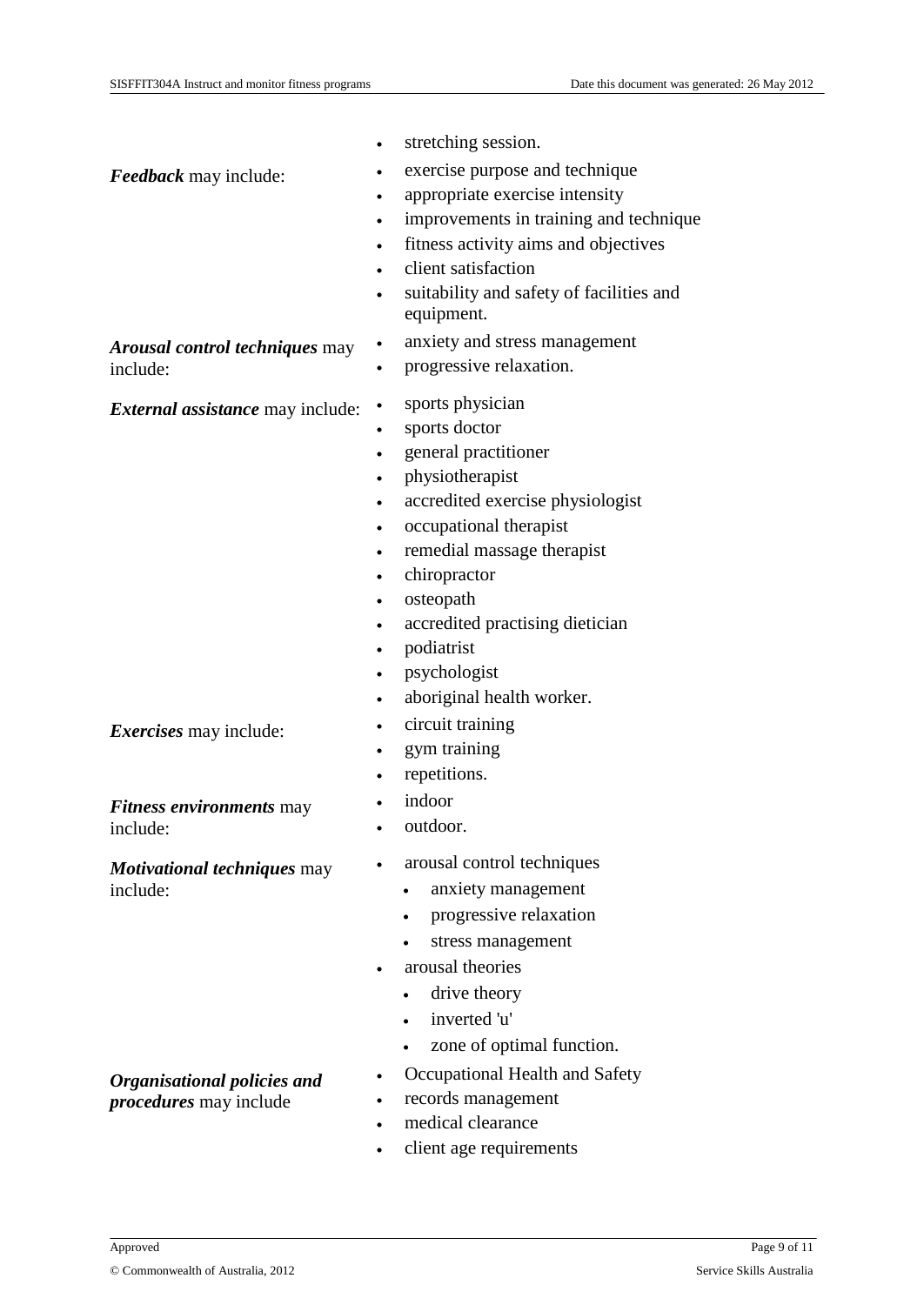parental or guardian consent use, care and maintenance of equipment and facilities use of outdoor locations. *Principles of fitness program design* may include: FITT formula program phases: • preparation • conditioning • recovery adaptation program types: • flexibility muscular endurance cardiorespiratory endurance • strength. **Client's goals** may include: **•** improved health enhanced appearance reduced body fat cardiovascular endurance improved flexibility increased strength. *Clear and accurate instruction* may include simple explanations demonstration of effective exercise technique setting of intensity and loading clear communication techniques: reinforcement of correct technique and attitude. *Negative attitudinal behaviour* may include: aggression • competitiveness discourtesy to other clients **Personal difficulties** may include: . discomfort embarrassment. **Fitness program** may include: <br> motivational strategies phases specific exercises expected outcomes aerobic fitness body fat reduction cardiovascular endurance stretching range of movements flexibility